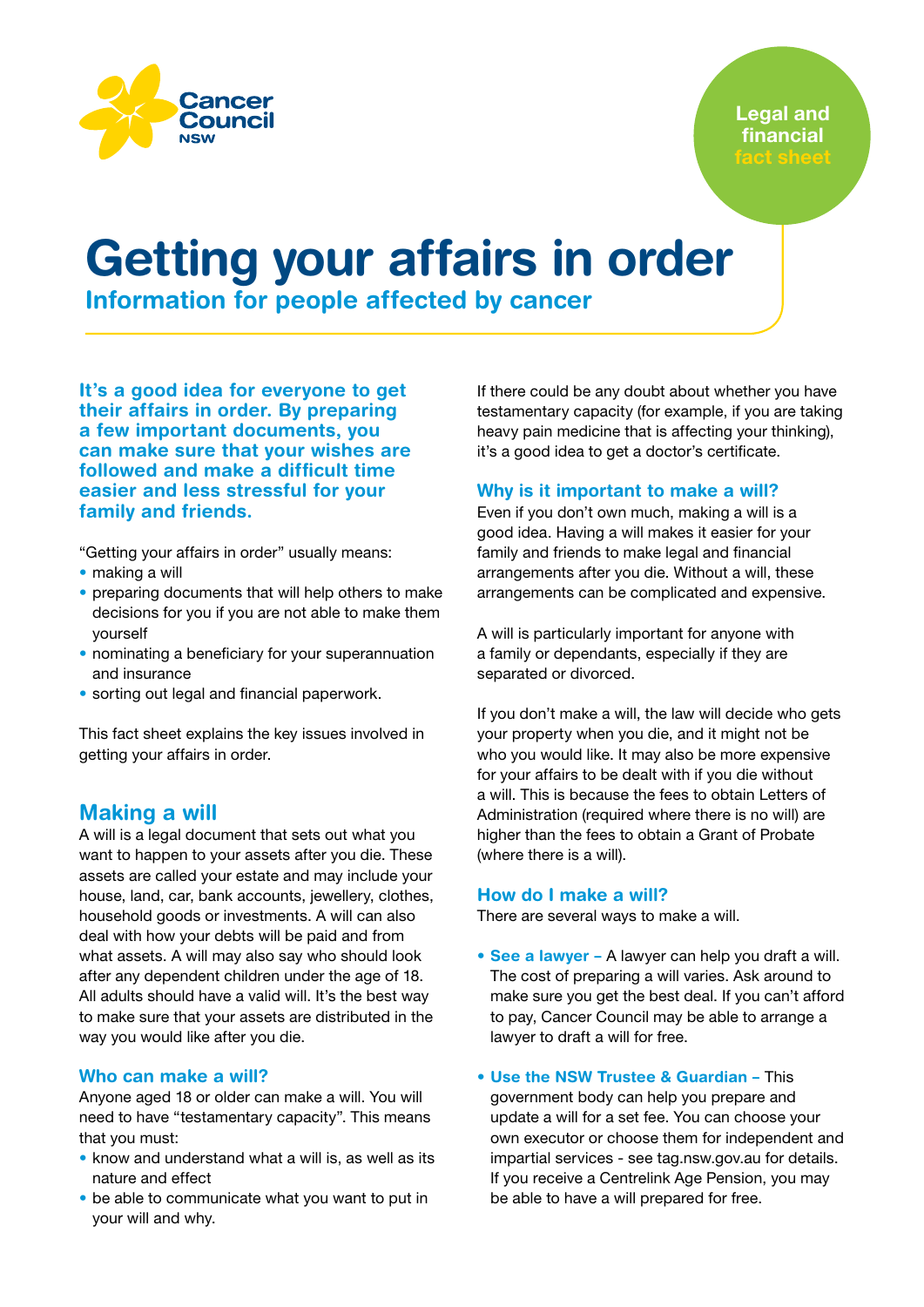## Can I write my own will?

Some people buy a kit from a newsagency or post office to draft their own will. It is important to know that there are certain requirements for a will to be valid (see *What makes a will valid?* below). If you do not understand or are unclear about these requirements, using a lawyer ensures you get it right.

### What's in a will?

A will usually includes:

- who should have responsibility for carrying out your instructions (executor) – this can be a family member, friend or the NSW Trustee & Guardian
- who you want to leave your money and property to (beneficiaries)
- who you wish to look after your children if you and the other parent both die before the youngest child turns 18 (guardians)
- your wishes for funeral, cremation or other arrangements.

Before you talk to someone about making a will, think about who you would like to appoint in these roles.

Some assets such as superannuation and insurance may not form part of your estate. Benefits may be paid directly to your dependants, which means your will won't have any effect on them. For more information, see *Superannuation death benefit nominations* on page 5.

If you choose to appoint the NSW Trustee & Guardian as your executor, they will charge fees to administer the estate after you die.

## What makes a will valid?

For a will to be valid it must be:

- in writing handwritten, typed or printed
- signed and dated on every page and witnessed by two people who are not beneficiaries in the will nor their spouses, and who are aged over 18. They will need to witness your signature and sign their own name on every page. They both need to be present at the same time with you and use the same pen with one staple through the document (and avoid taking the staple out and replacing it).

Witnessing a signature doesn't mean the witness wrote the will or read and understood what's in it. It just means that they saw the person who made the will (the testator) sign the document.

If your will does not meet these requirements, it may not be enforceable. The Court has the power to grant probate (confirm that the will is valid) or deny probate, and your property could be distributed as if you had not made a will. In exercising this power, the Court needs to be satisfied that the document sets out how you want your assets to be distributed.

It is generally a good idea to get professional assistance with making a will. This is to ensure the will is valid and that particular parts are written in such a way that they are legally correct (so that a Court will find that they are effective). It is also a good idea to have the will signed in front of the lawyer to ensure this is done correctly.

## Where should I keep my will?

Keep your will in a safe place. This can be with your lawyer or you can use the NSW Trustee & Guardian's Will Safe service for a one-off fee. Storage is free if they are appointed as your executor.

You can also keep the will with your other important documents. It's important to tell your executor where your will is kept.

## I made a will a few years ago. Do I have to update it?

It's a good idea to review a will regularly (e.g. every five years) to check it is up to date.

If you got married since you made a will, you will need to make a new will. If you got divorced, separated or had children since your last will, it may be a good idea to write a new will or have your lawyer help you make a formal addition called a codicil.

2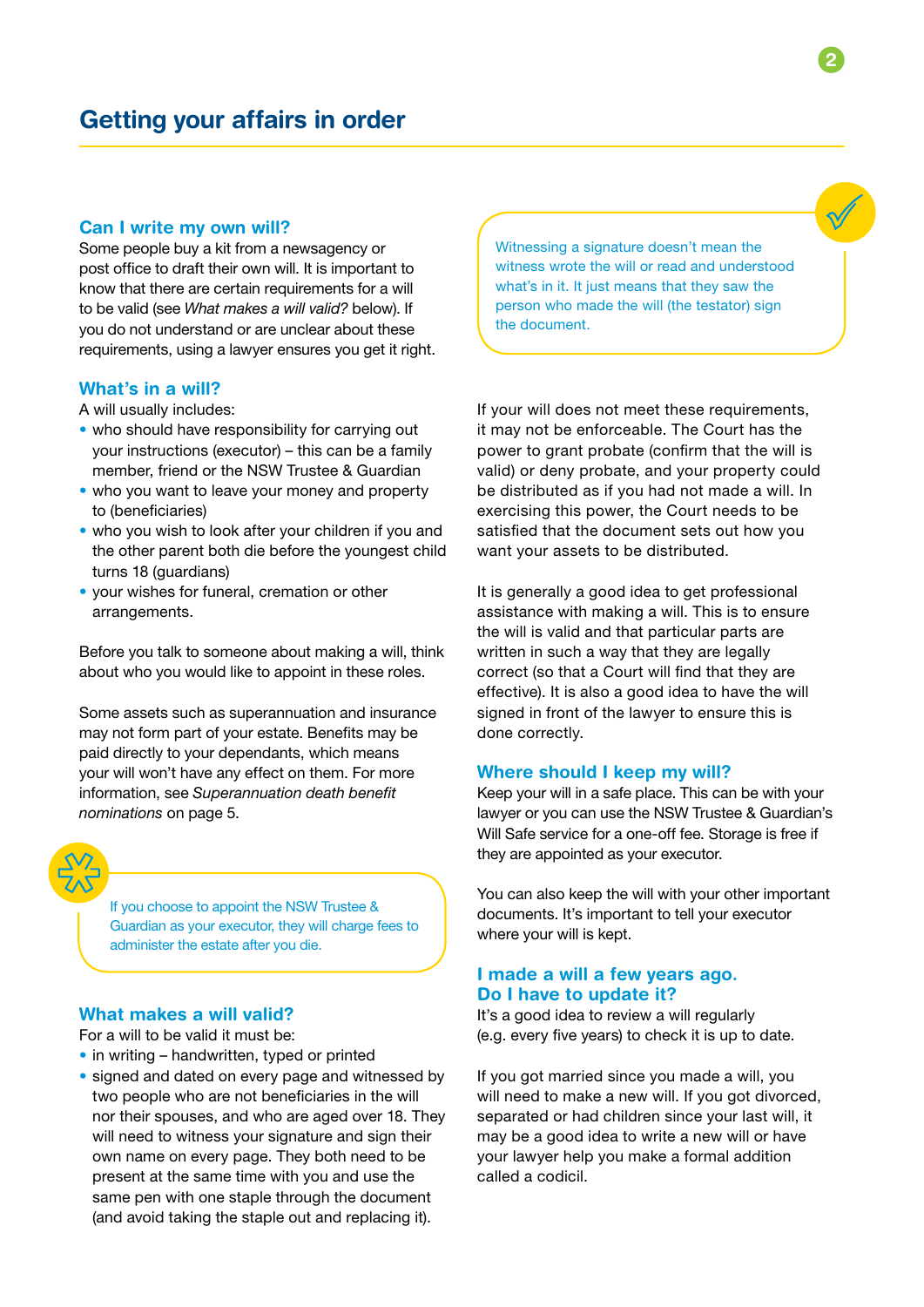## Can my will be challenged?

Yes. The law expects that you make "proper provision" for certain people.

These include:

- current and former spouses
- de facto partners who are living with you around the time of your death
- children
- financially dependent grandchildren
- any other financially dependent people in your household
- any person who is living with you in a close personal relationship at the time of your death.

If you don't make provisions for these people, they can go to Court and challenge (contest) your will.

The Court will consider their needs, their relationship to you and whether they contributed to your estate (e.g. as part of a marriage). If you want to leave any of these people out of your will, you should talk to a lawyer.

A will can also be challenged on the grounds that it is not valid.

## What happens if I don't make a will?

If you die without a will (called intestate) an administrator (often a relative) will be appointed to carry out similar duties to an executor and distribute your estate according to a standard formula. This may not work out the way you would have wanted.

If you do not have a will, legal procedures may be more complicated, time-consuming and expensive. This may cause greater expense and worry to your family.

## Planning ahead

Advance care planning means preparing documents now that will help your family and friends make decisions on your behalf if you are not able to make them yourself.

This includes decisions about your finances, property, medical care and lifestyle.

Advance care planning documents are used to set out your wishes and include:

- enduring power of attorney
- appointment of enduring guardian
- advance health care directive.

Like a will, you need to have capacity to make these documents. This means understanding what the documents are and communicating what you want to include in them, and why. If there could be any doubt about your capacity, it's a good idea to get a doctor's certificate to prove you have capacity.

Before making these documents, you may want to let a person or people you trust know and communicate your wishes to them.

## Enduring power of attorney

An enduring power of attorney gives another person (called the attorney) the power to make financial and legal decisions for you.



An enduring power of attorney is similar to an ordinary (or "general") power of attorney, except that it "endures" beyond a loss of capacity. This means that if you lose consciousness, or you're too sick to make decisions, the enduring power of attorney still operates.

What it can cover – It can be general, or you can outline the types of decisions allowed, such as managing your bank accounts, paying bills, selling property, and dealing with government departments such as Centrelink.

The appointed person cannot make certain important decisions such as voting on your behalf, making or changing your will nor can the appointed person make decisions for you as a director of a company.

You can put limits on the attorney's power – for example, to prevent them selling a particular asset that you own.

3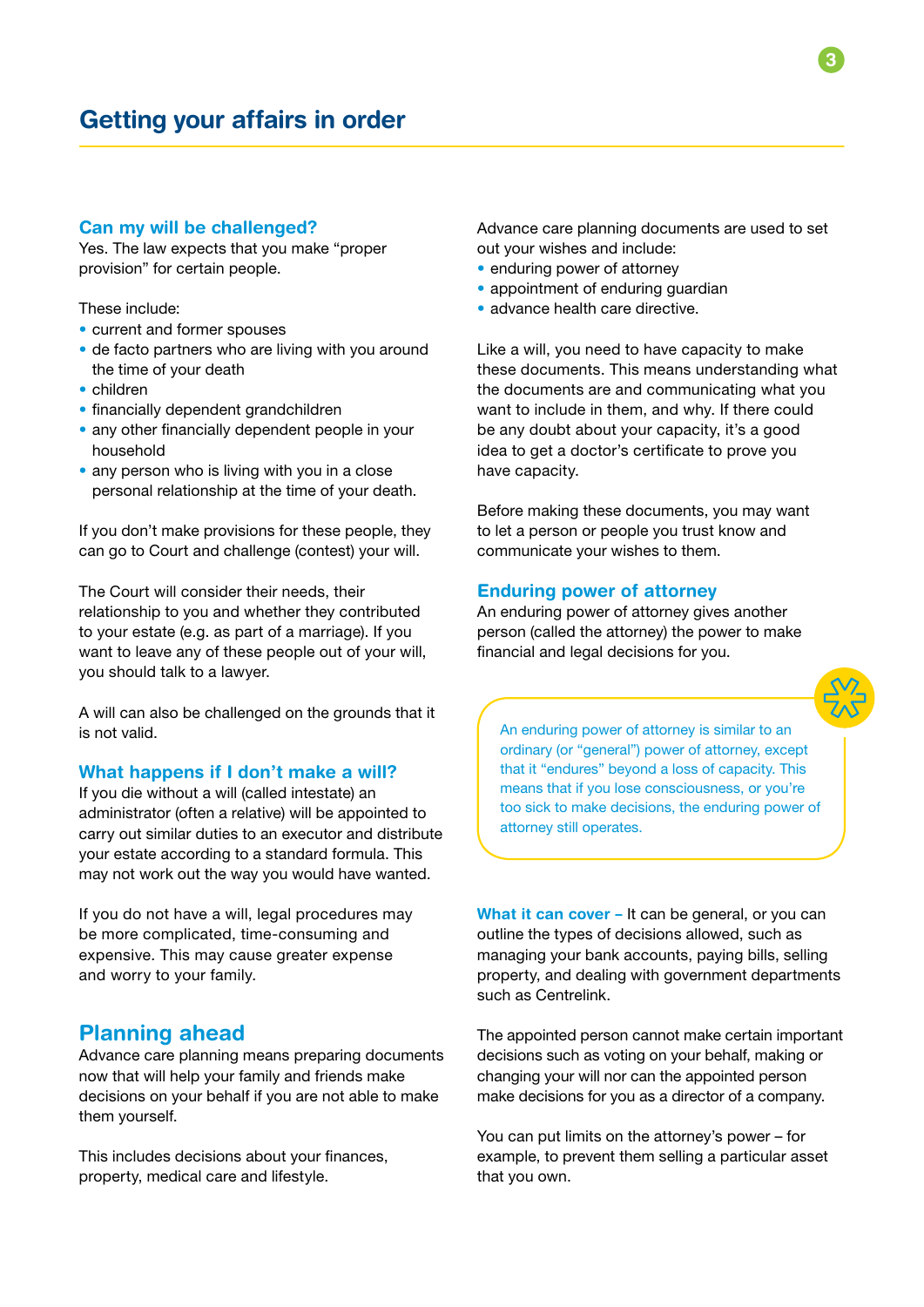Who can be appointed - You can appoint any person you trust who is aged 18 or over as your enduring power of attorney. You can appoint more than one person if you would prefer, and you can specify that they must act jointly (make all decisions together) or severally (decisions can be made by either person).

Also, for example, you can appoint three people and specify that any two of the three are able to make enforceable decisions.

You can decide whether the enduring power of attorney begins straight away or only if you lose the ability to make decisions for yourself.

How to make an enduring power of attorney –

Ask a lawyer to help you or download a form from the NSW Government Land Registry Services website[, nswlrs.com.au/forms/general\\_forms](http:// nswlrs.com.au/forms/general_forms).

For your appointment of an attorney to be legally valid, the attorney(s) must sign the document. This signature does not need to be witnessed.

If you haven't made an enduring power of attorney and you lose the ability to make your own decisions, the Guardianship Division of the NSW Civil and Administrative Tribunal (NCAT) can appoint a financial manager to make decisions for you.

This will usually be a family member, but it may not be the person you would have chosen yourself and there could be undue costs in having to go through this process and there may be a delay.



The person appointed under the enduring power of attorney cannot make medical decisions for you. For this you need to appoint an enduring guardian (see opposite).

## Enduring guardian

An appointment of enduring guardian gives another person (called the guardian) the ability to make medical and lifestyle decisions for you when you lose the capacity to make your own decisions.

What it can cover - It can include decisions about your medical or dental treatment, where you live, what kinds of personal services and health care you should receive. Your enduring guardian must follow your wishes. Typically, the document will provide that your appointed guardian will only be able to make these decisions on your behalf after a medical practitioner certifies that you have lost capacity.

Who can be appointed - You can appoint anyone aged 18 and over, except for a paid carer (a person who receives a salary or wage from you for caring for you). It's okay to appoint someone who receives a Centrelink Carer Payment or Carer Allowance – this person is not considered a paid carer.

You can appoint more than one person as your guardian, and you can specify that they must act jointly (make all decisions together) or severally (decisions can be made by either person).

How to appoint an enduring quardian - Ask a lawyer for help or download a form from the NCAT website, nca[t.nsw.gov.au. F](http://ncat.nsw.gov.au)or an appointment of an enduring guardian to be legal the signatures of yourself and any guardians must be witnessed by a lawyer or a court registrar.

If you lose capacity and you have not made an appointment of enduring guardian, the law decides who makes decisions for you. The law says that this will be your spouse or de facto if you have one; then your adult children. If you do not have a spouse or de facto, then a close friend or relative is responsible. If there's any doubt about who it should be, the Guardianship Division of NCAT will decide.

It is important to note that if you get married after having appointed an enduring guardian, this will generally cause the appointment to be automatically revoked (cancelled).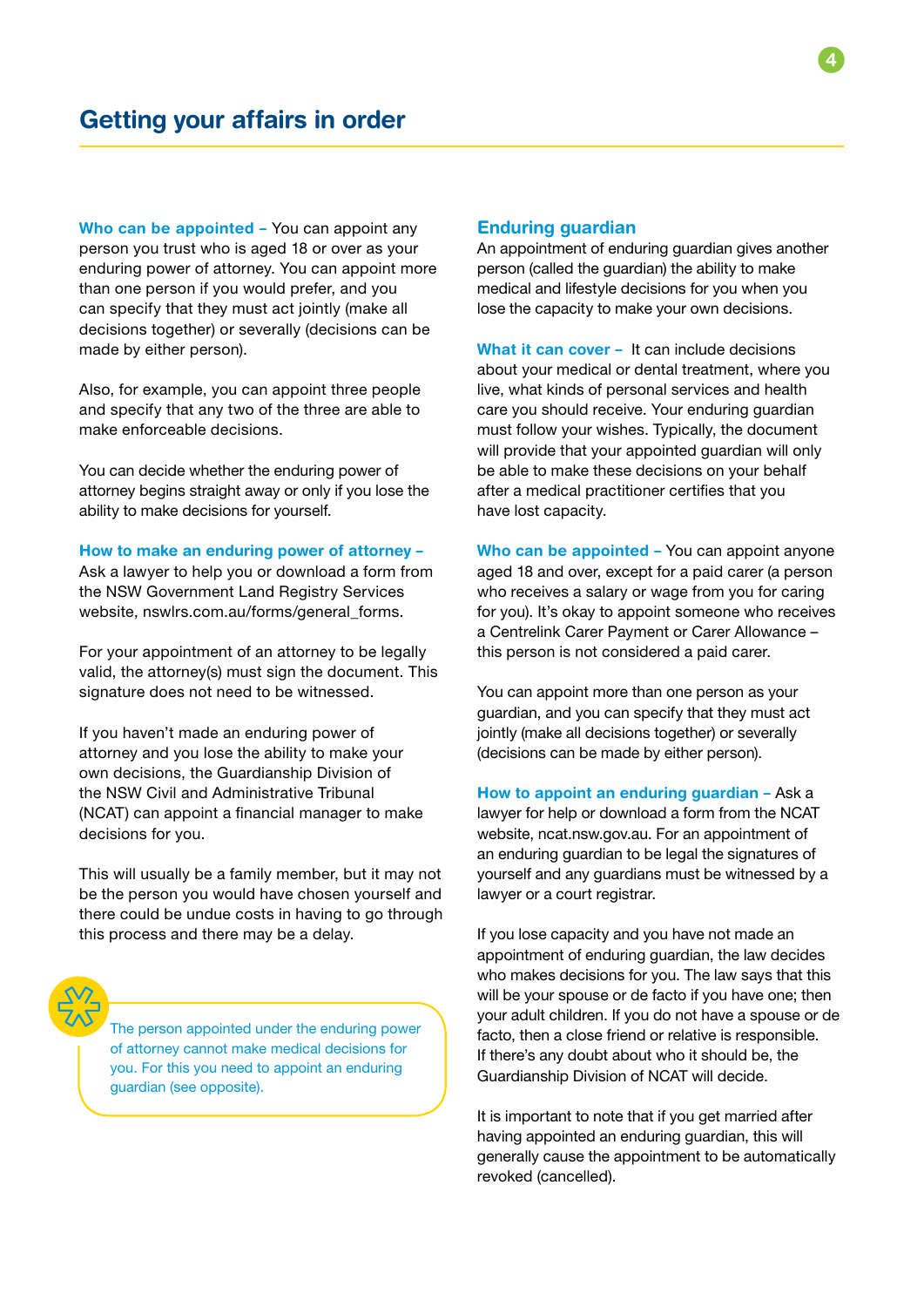# Getting your affairs in order

Let your family, friends and carers know your wishes.

## Advance health care directive

An advance health care directive is a document that records your wishes for your future medical care. It is sometimes called a living will.

What it can cover - It can include decisions about whether you want to receive artificial nutrition or hydration, whether you want to be resuscitated, or whether you want to receive antibiotics as part of your treatment.

The more guidance you give on your preferences, the more likely your family and health care providers will make decisions that respect your wishes.

If you have particular religious beliefs that affect your health care decisions, you can also record these in your advance health care directive. An advance health care directive only comes into effect if you become unable to make your own decisions, but to be valid it needs to be made at a time when you have mental capacity.

If you have appointed an enduring guardian, your guardian must comply with the advance health care directive.

In NSW, valid advance care directives must generally be respected by medical professionals. However, if it is an emergency and the medical practitioner or hospital is unaware of an advance health care directive and it is not possible to obtain consent for treatment, the medical practitioner or hospital can carry out any medical intervention they believe to be in your best interests.

## How to make an advance health care directive

– Most lawyers will help you draft an advance health care directive, although you don't have to see a lawyer and there is no requirement for it to be witnessed by a lawyer. You can also prepare one by simply writing down your wishes.

The government provides a form to complete and an information booklet at [https://www.health.nsw.gov.au/](https://www.health.nsw.gov.au/patients/acp/Pages/acd-form-info-book.aspx) [patients/acp/Pages/acd-form-info-book.aspx](https://www.health.nsw.gov.au/patients/acp/Pages/acd-form-info-book.aspx)

Where to keep a copy – You should keep a copy of your advance health care directive and give one to your general practitioner (GP), oncologist, enduring guardian and a family member or friend. You can ask for it to be placed in your medical record and for your solicitor to keep a copy.

## Superannuation death benefit nominations

Superannuation benefits do not automatically form part of your estate and are therefore not governed by your will. When a member of a superannuation fund dies, the fund usually pays out their death benefit to one or more of their dependants. This includes the preserved amount (the contributions the member made while they were working) and any insurance benefit.

You can tell your superannuation fund who you would like to receive your death benefit. You can do this by completing a death benefit nomination or a binding death benefit nomination. The binding nomination means the fund trustee must follow your wishes.

You can only nominate someone who is a financial dependant, such as a spouse, de facto partner or child. You may need to update or confirm binding nominations every three years, depending on fund rules. Contact your superannuation fund for a nomination form.

If you have another life insurance policy (not connected to your superannuation account), you will need to nominate the beneficiary of that policy separately. Similarly, life insurance will generally be separate to your estate and not governed by your will. Contact your insurer to nominate the beneficiary of that policy separately.



Many superannuation funds offer life insurance as a default option. See the *Superannuation and cancer* fact sheet for details.

5